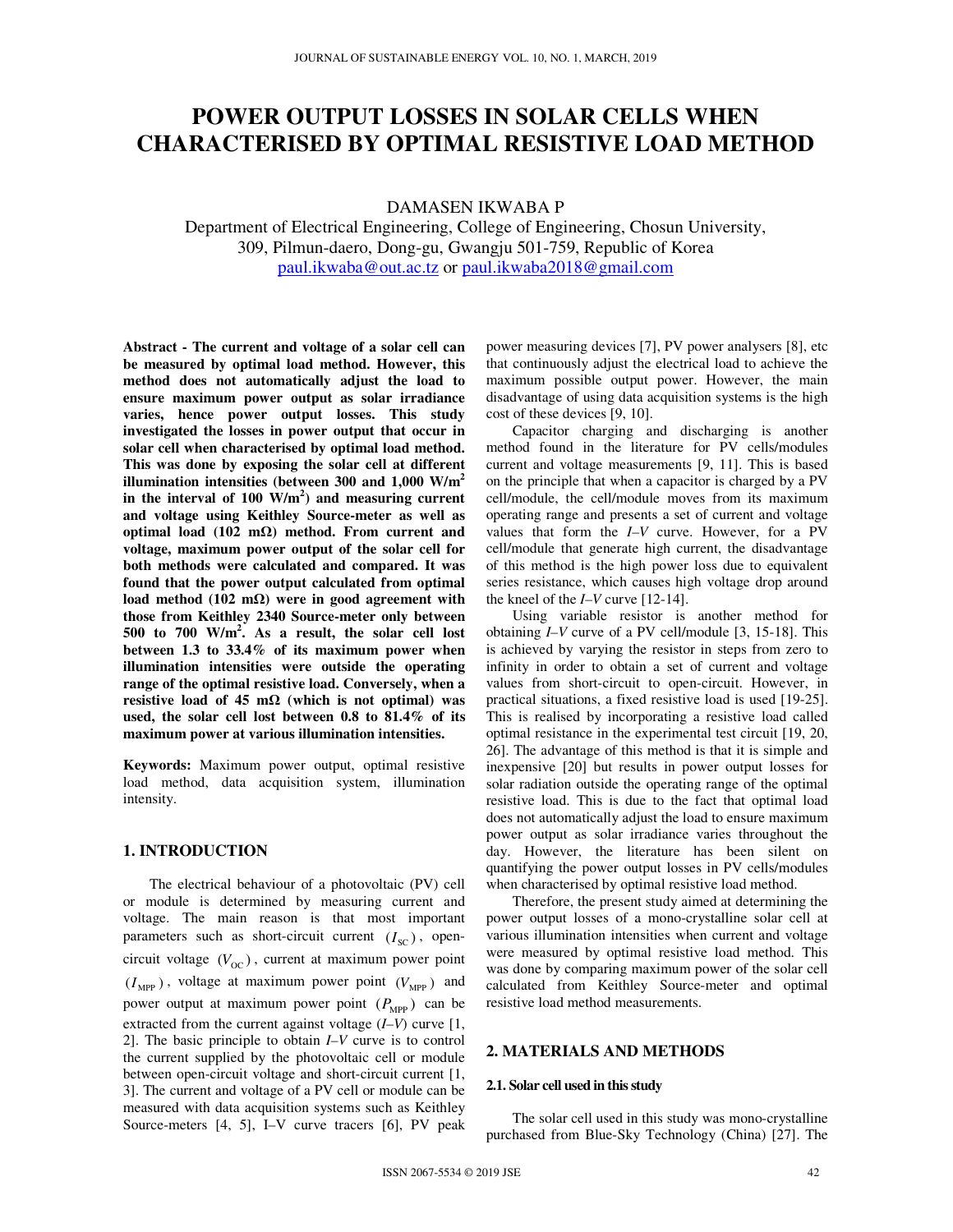solar cell was fabricated by soldering connecting wire to positive and negative terminals.

#### **2.2. Determination of optimal load resistance**

To determine the optimal load resistance  $(R_{optimal})$  for the mono-crystalline solar cell fabricated in section 2.1, a method recommended by Rao and Padmanabhan [28] was adapted. This involved exposing solar cell to different illumination intensities (300, 400, 500, 600, 700, 800, 900 and  $1,000 \text{ W/m}^2$  from the solar simulator. The solar simulator was set to illuminate the solar cell at normal incidence angle as shown in Fig. 1. The illumination intensity on the surface of test unit (where the solar cell was placed) was measured by CM4 high temperature

pyranometer with an error of  $\pm 20$  W/m<sup>2</sup> at 1000 W/m<sup>2</sup> [29]. To ensure that the temperature of the solar cell was same for each experimental test, the cell was cooled by using a fan before the next experiment begins. Datalogger (DL2e model) was used to measure ambient and real surface temperature of the solar cell. On the other hand, Keithley 2430 Source-meter was used to measure current and voltage of the solar cell [4]. For each level of illumination intensity, current against voltage curve was plotted and P<sub>MPP</sub> as well as resistive load were extracted. To determine optimal resistive load at each illumination level, a relationship between maximum power output and resistive load was plotted as shown in Fig. 2. From this figure, optimal resistive loads were extracted and presented in Table 1.



**Fig. 1**. **Solar simulator set-up to illuminate the solar cell at normal incidence angle** 



**Fig. 2. Variation of maximum power output of a solar cell as a function of illumination intensity and load resistance**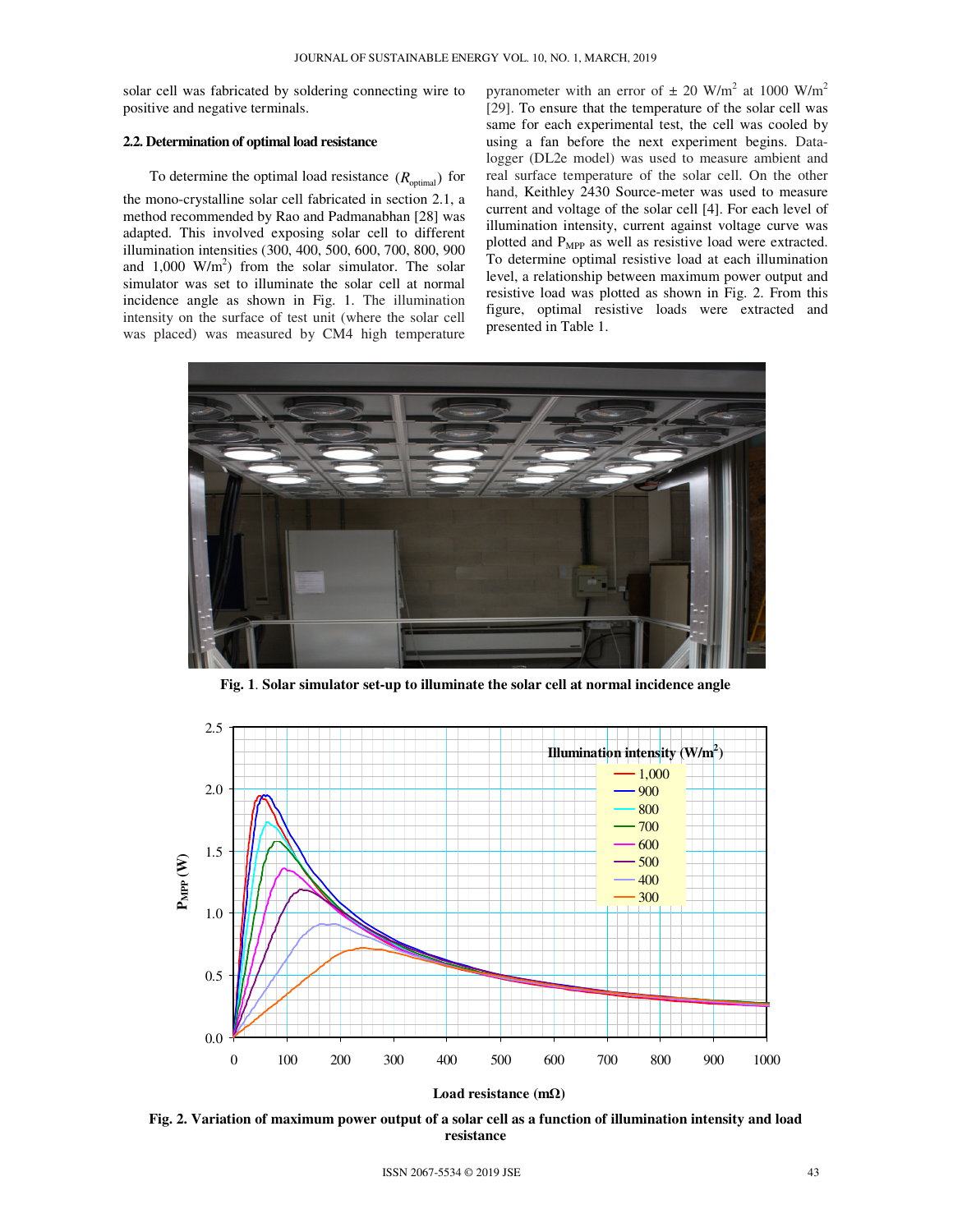| Illumination intensity $(W/m^2)$ | Optimal load resistance, $R_{optimal}$<br>$(m\Omega)$ |
|----------------------------------|-------------------------------------------------------|
| 300                              | 242                                                   |
| 400                              | 169                                                   |
| 500                              | 125                                                   |
| 600                              | 96                                                    |
| 700                              | 75                                                    |
| 800                              | 65                                                    |
| 900                              | 58                                                    |
| 1,000                            | 50                                                    |

**Table 1. Variation of optimal load resistance of a mono-crystalline solar cell as a function of illumination intensity** 

As illustrated in Table 1, the optimal load resistance varied significantly with illumination intensities. This means that a particularly resistive load value, which is optimal at a certain intensity level, is not the optimal value to a similar cell at different illumination level. Based on the definition of optimal resistive load which is the ratio of the voltage at  $P_{MPP}$  to the current at  $P_{MPP}$  [20], a value of 102 m $\Omega$  was obtained. To investigate the effect of measuring current and voltage of a solar by using a resistive load which is not the optimal value, resistance value of 45 m $\Omega$  was also used in the experimental test as explained in section 2.3.2.

### **2.3. Experimental test procedure**

In this study, power output loss of the solar cell was determined by comparing the maximum power output of the cell calculated from current and voltage measured by Keithley Source-meter and optimal resistive load method.

## *2.3.1. Maximum power output from Keithley 2430 Source-meter measurements*

In this study, current and voltage of the solar cell fabricated in section 2.1 were measured by using automatic data acquisition system (Keithley 2400 Sourcemeter). The solar cell was exposed to different illumination intensities (300, 400, 500, 600, 700, 800, 900 and  $1,000 \text{ W/m}^2$  from the solar simulator. The solar simulator was set to illuminate the solar cell at normal incidence angle as shown in Fig. 1. To ensure that the temperature of the solar cell was the same at the beginning of each experimental test, the cell was allowed to cool by using a fan before the next experiment begins. For each illumination intensity level, short-circuit current, open-circuit voltage and instantaneous current and voltage were recorded. From the current and voltage measurements, the *I–V* characteristics of the solar cell at each level of illumination intensity were plotted. These curves were used to extract power at maximum power point.

#### *2.3.2. Maximum power output from optimal resistive load method measurements*

The current and voltage of the solar cell fabricated in section 2.1 were also measured by using optimal resistive load method. This was achieved by incorporating a fixed optimal resistive load ( $R_{\text{optimal}}$ ) with value of 102 mΩ in

the circuit diagram shown in Fig.3. The test unit (Fig. 3) was exposed to different illumination intensities (300, 400, 500, 600, 700, 800, 900 and 1,000 W/m<sup>2</sup> ) from the solar simulator. At each illumination intensity level, current and voltage from the solar cell were recorded manually by using Fluke 115 AC/DC digital multimeter [30]. The solar cell was cooled by using a fan before the next experiment begins. Then, the value of  $R_{\text{optimal}}$  in Fig. 3 was replaced with load value of 45 mΩ and similar

experiments were carried out. From current and voltage measurements, maximum power output at each level of illumination intensity was calculated.





#### **3. RESULTS AND DISCUSSIONS**

#### **3.1. I–V characteristics and maximum power output**

Fig. 4 shows the I–V characteristics of the solar cell at different illumination intensities and  $P_{MPP}$  calculated from current and voltage measured by Keithley Sourcemeter as well as fixed resistive loads method. It can be seen that with optimal resistive load of 102 m $\Omega$ , the power output increases but at lower and higher illumination intensities the line passes far away from the kneel of the I–V curves. This indicates that the power output is independent of illumination intensity at these points. On the other hand, the line for 45 m $\Omega$  load also intersects with the I–V curves very far from the kneel, expect at higher illumination intensities. This also indicates that the power output was independent of illumination intensity hence very low maximum power output as compared to that calculated from Keithley Source-meter.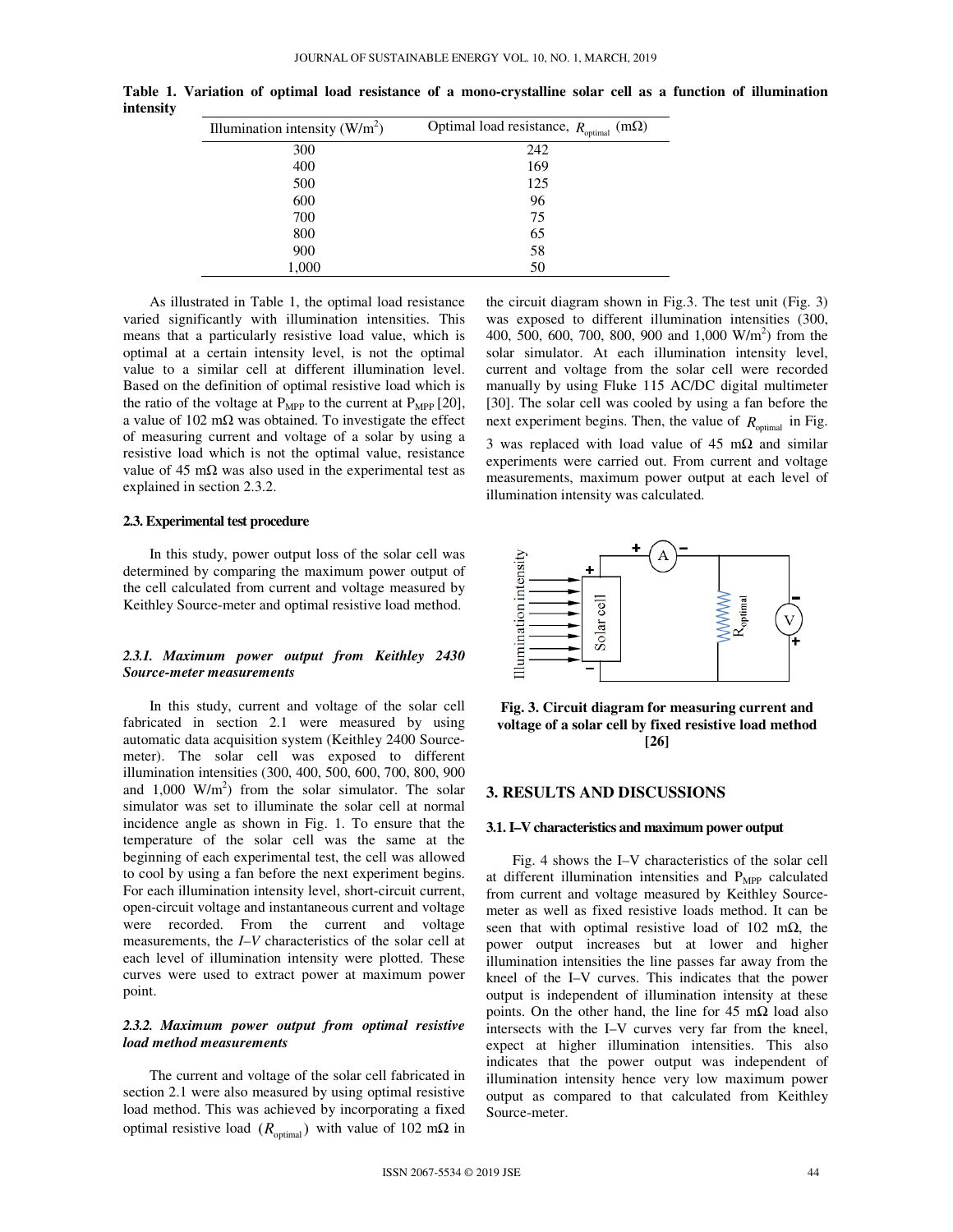

**Fig. 4. The I–V curves of the solar cell at different illumination intensities and comparison of maximum power output calculated from Keithley Source-meter and fixed resistive loads method measurements** 

#### **3.2. Power output losses due to fixed resistive load method**

To clearly illustrate the relationship between maximum power output and illumination intensity, a graph of maximum power output against illumination intensity for each value of resistive load was plotted and compared with maximum power output calculated from Keithley 2340 Source-meter measurements as illustrated in Figs. 5 and 6. It can be seen that in both figures, maximum power output calculated from Keithley 2340 Source-meter measurements were linear with illumination intensities because the device automatically adjusts the load as the illumination intensity varies. However, due to higher cell temperatures at higher illumination intensities, there was a slightly fall in maximum power output calculated from Keithley 2340 Source-meter measurements. In contrast, the maximum power output calculated from optimal resistive load of

 $102 \text{ m}\Omega$  (Fig. 5) were in good agreement with those from Keithley 2340 Source-meter only in the illumination intensity operating range of the optimal load (500 to 700  $W/m<sup>2</sup>$ ). Below 500 W/m<sup>2</sup>, the power output were nonlinear and less than the values from Keithley 2400 Source-meter. On the other hand, above  $700 \text{ W/m}^2$  the power output were almost constant in spite of the increase in illumination intensities. For example, while there was about a 43% increases in illumination intensity from 700 W/m<sup>2</sup> to 1,000 W/m<sup>2</sup>, the power output increased only by about 5%. This means that the illumination intensities above  $700 \, \text{W/m}^2$  did not contribute significantly to the power output generated. This is due to the fact that the optimal resistive load value (102 m $\Omega$ ) does not automatically adjust the load as the illumination intensities varies. As a result, there were losses in maximum power output when compared with that from Keithley 2340 Source-meter.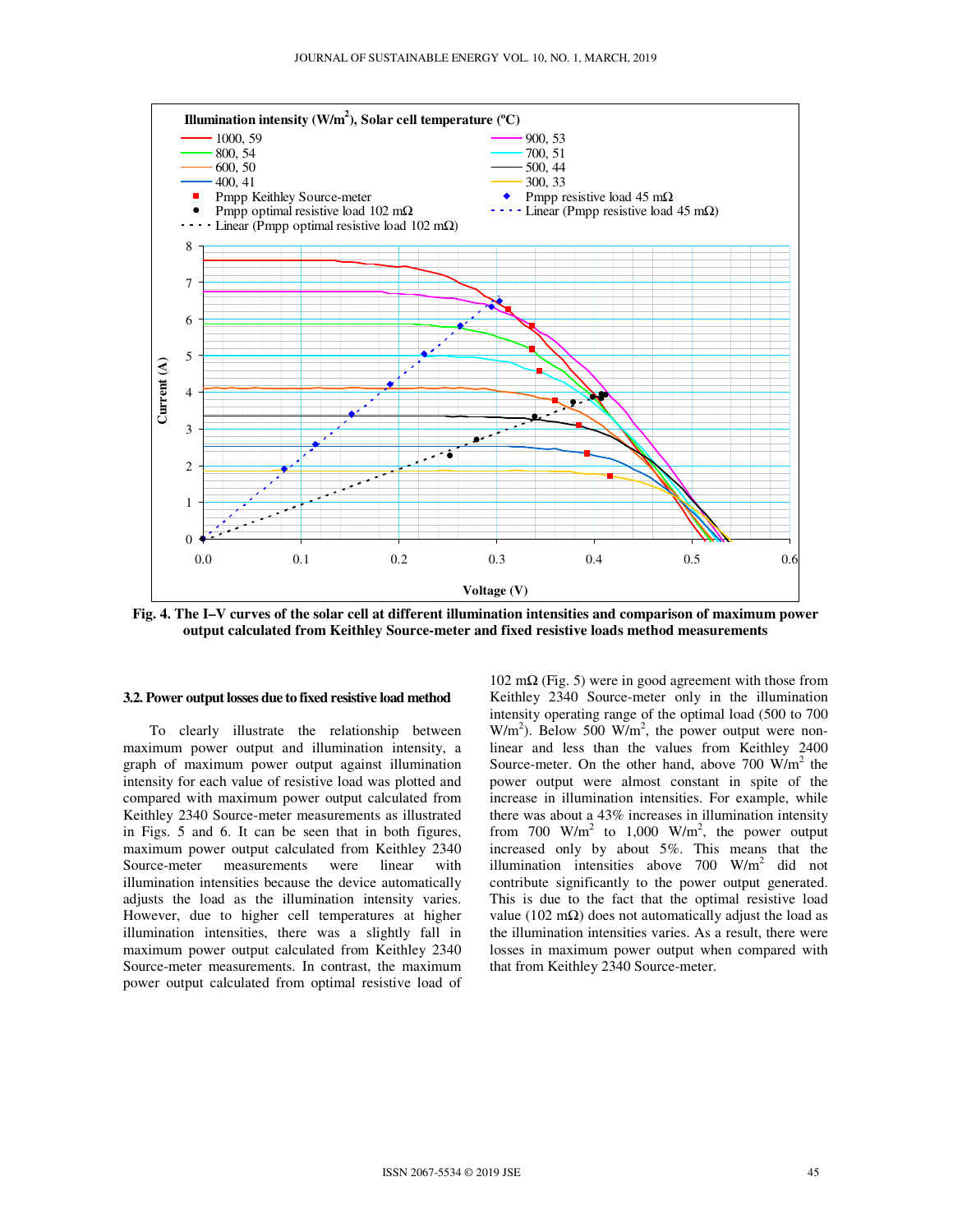

**Fig. 5. Comparison of maximum power output of mono-crystalline solar cell when characterised by Keithley 2340 Source-meter and optimal resistive load of 102 m**Ω



**Fig. 6. Comparison of maximum power output of mono-crystalline solar cell when characterised by Keithley 2340 Source-meter and resistive load of 45 m**Ω

Table 2 shows the losses in  $P_{MPP}$  of the solar cell at each illumination intensity level due to optimal load of 102 mΩ. It can be seen that power output losses were greater at lower and higher illumination intensities than in the operating range of the optimal load (500 to 700  $W/m<sup>2</sup>$ ). The reason is that resistive load method is only optimal to a range of illumination intensities. In practical situation, this translates to low power output and hence high cost for solar system installation (since many solar panels are required). Therefore, charactering solar cells or PV modules by optimal resistive load method should be avoided.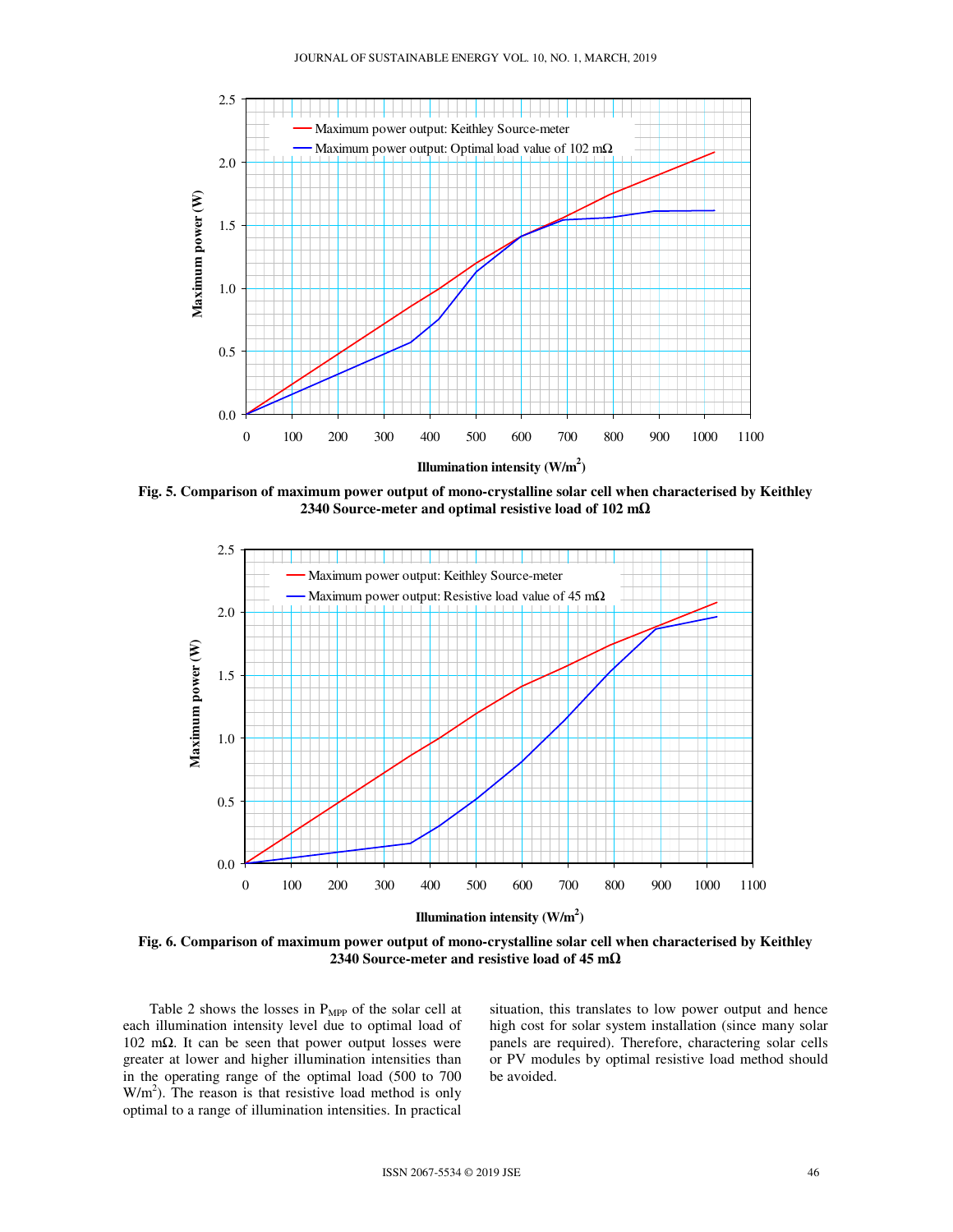| Illumination intensity<br>(W/m <sup>2</sup> ) | calculated from $P_{MPP}$<br>(W)<br>$P_{MPP}$<br>Keithley<br>Source-meter<br>measurements | (W)<br>calculated<br>from<br>optimal resistive load (102 m $\Omega$ )<br>measurements | $P_{MPP}$ loss<br>$(\%)$ |
|-----------------------------------------------|-------------------------------------------------------------------------------------------|---------------------------------------------------------------------------------------|--------------------------|
| 300                                           | 0.8583                                                                                    | 0.5718                                                                                | 33.4                     |
| 400                                           | 0.9950                                                                                    | 0.7560                                                                                | 24.0                     |
| 500                                           | 1.1958                                                                                    | 1.1322                                                                                | 5.3                      |
| 600                                           | 1.4089                                                                                    | 1.4089                                                                                | 0.0                      |
| 700                                           | 1.5597                                                                                    | 1.5401                                                                                | 1.3                      |
| 800                                           | 1.7419                                                                                    | 1.5586                                                                                | 10.5                     |
| 900                                           | 1.8832                                                                                    | 1.6075                                                                                | 14.6                     |
| 1,000                                         | 2.0765                                                                                    | 1.6150                                                                                | 22.2                     |

**Table 2. Power output losses of the solar cell when current and voltage were measured by optimal load of 102 m**Ω

Fig. 6 shows that when current and voltage of the solar cell were measured by resistive load of 45 m $\Omega$ , there was a larger divergence of maximum power output as compared to that from Keithley 2340 Source-meter, except at higher illumination intensities  $(900 \text{ W/m}^2 \text{ and }$ above). The reason is that with smaller resistive loads than the optimal value, the solar cell behaves as a constant current source (almost equal to the short-circuit current, independent of the voltage) which in turn causes

non-linear relationship between irradiance and output power [20]. This causes high losses in maximum power output as shown in Table 3. For example, the solar cell lose about 81% of its maximum power output at 300  $W/m<sup>2</sup>$  as compared to about 33% at the same illumination intensity when characterised by optimal load value (Table 2). Since high solar radiation occurs at solar noon, in practical situation, this is translated to high power output losses before and after solar noon.

|  | Table 3. Power output losses of the solar cell when voltage and current were measured by resistive load of 45 m $\Omega$ |  |
|--|--------------------------------------------------------------------------------------------------------------------------|--|
|  |                                                                                                                          |  |

| Illumination intensity<br>(W/m <sup>2</sup> ) | $P_{MPP}$ (W) calculated from $P_{MPP}$ (W) calculated<br>Keithley<br>Source-meter resistive<br>measurements | (45)<br>load<br>measurements | from<br>$P_{MPP}$ loss<br>$m\Omega$<br>$(\%)$ |
|-----------------------------------------------|--------------------------------------------------------------------------------------------------------------|------------------------------|-----------------------------------------------|
| 300                                           | 0.8583                                                                                                       | 0.1594                       | 81.4                                          |
| 400                                           | 0.9950                                                                                                       | 0.2979                       | 70.1                                          |
| 500                                           | 1.1958                                                                                                       | 0.5168                       | 56.8                                          |
| 600                                           | 1.4089                                                                                                       | 0.8041                       | 42.9                                          |
| 700                                           | 1.5597                                                                                                       | 1.1413                       | 26.8                                          |
| 800                                           | 1.7419                                                                                                       | 1.5280                       | 12.3                                          |
| 900                                           | 1.8832                                                                                                       | 1.8674                       | 0.8                                           |
| 1,000                                         | 2.0765                                                                                                       | 1.9634                       | 5.5                                           |

# **5. CONCLUSIONS**

This study investigated the losses in power output that occur in mono-crystalline solar cell when characterised by optimal resistive load method. It was found that the maximum power output calculated from optimal load method (102 mΩ) were in good agreement with those from Keithley 2340 Source-meter only in the illumination intensity operating range of the optimal load  $(500 \text{ to } 700 \text{ W/m}^2)$ . As a result, the solar cell lost between 1.3 to 33.4% of its maximum power when illumination intensities were outside the operating range of the optimal load. In practical situation, this translates to low power output and hence high cost of solar system installation (since many solar panels are required). On the contrary, when a resistive load of 45 m $\Omega$  (which is not optimal) was used, the solar cell lost between 0.8 to 81.4% of its maximum power at various illumination intensities. Since high solar radiation occurs at solar noon, in practical situation, this is translated to high power output losses before and after solar noon. Therefore, charactering solar cells or PV modules by fixed resistive load method should be avoided.

## **Acknowledgment**

The author wishes to thank Chosun University (Republic of Korea) for their financial support. Indeed, without this funding, this article would have not been written.

# **REFERENCES**

- [1]. Duran, E., Andujar, J.M., Enrique, J.M., Perez-Oria, J.M. Determination of PV generator I-V/P-V characteristic curves using a DC-DC converter controlled by a virtual instrument, International Journal of Photoenergy, vol. 2012, article ID 843185, 2012, doi:10.1155/2012/843185
- 1. Paul, D.I., Smyth, M., Zacharopoulos, A., Mondol, J. The design, fabrication and indoor experimental characterisation of an isolated cell photovoltaic module, Solar Energy, vol. 88, February, 2013, pg. 1–12
- 2. Duran, E., Piliougine, M., Sidrach-de-Cardona, M., Galan, J., Andujar, J.M. – Different methods to obtain the *I–V* curve of PV modules: a review, in Proceedings of the 33rd IEEE Photovoltaic Specialists Conference (PVSC '08) San Diego, California, https://doi.org/10.1109/PVSC.2008.4922578